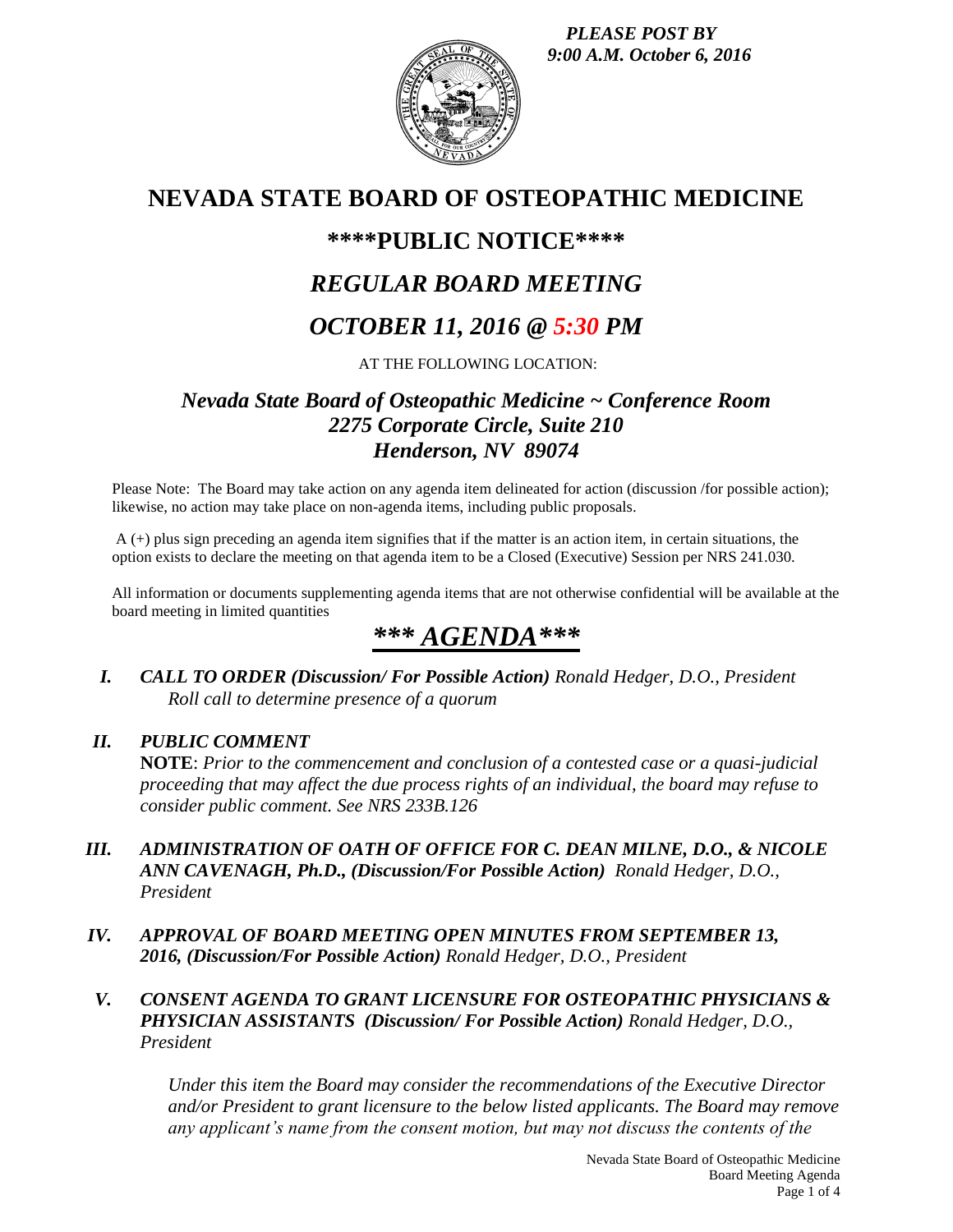*application for licensure without the applicant present following proper notice pursuant to the open meeting law.* 

*Consent agenda to grant FULL LICENSURE to the following applicants:*

### **Osteopathic Physician Name Specialty**

*Michael Allswede, D.O. Emergency Medicine Sarah Hallberg, D.O. Internal Medicine Anthony Ho, D.O. Emergency Medicine Victor Kim, D.O. Family Medicine Eli Neiman, D.O. Neurology Takesh Sazmand, D.O. Diagnostic Radiology Nachman Ullman, D.O. Pediatrics Jennifer Vidal, D.O. Pediatrics*

*Jared Johnson, PA-C John Gull, D.O. Timothy Knauff, PA-C Govind Koka, D.O.*

## *Special Licenses NRS.633.411: Andrew Ketner, D.O. UNSOM – Orthopedic Surgery*

*Physician Assistant Supervising Physician Heather Marcin, PA-C Stefan Franciosa, D.O.*

*Jason Wiechert, D.O. UNSOM – Orthopedic Surgery*

- *VI. FULL LICENSURE FOR OSTEOPATHIC PHYSICIAN RULON OWEN, D.O., (personal appearance), (Discussion/For Possible Action/Board may go into closed* **session** *pursuant to NRS 241.030 to move to a closed session because the discussion will have to do with this applicant's character, alleged misconduct, professional competence, or similar items). Ronald Hedger, D.O., President*
- *VII. + CONSIDERATION/APPROVAL OF SETTLEMENT AGREEMENT AND ORDER REGARDING TERRY McANALLEN, D.O., IBM C. DEAN MILNE, D.O., (Discussion/For Possible Action/Board may go into closed* **session** *pursuant to NRS 241.030 to move to a closed session because the discussion will have to do with this applicant's character, alleged misconduct, professional competence, or similar items). Ronald Hedger, D.O., President*
- *VIII. + CONSIDERATION/APPROVAL OF SETTLEMENT AGREEMENT AND ORDER REGARDING GARY MANLEY, P.A., IBM C. PAUL MAUSLING, D.O., (Discussion/For Possible Action/Board may go into closed* **session** *pursuant to NRS 241.030 to move to a closed session because the discussion will have to do with this applicant's character, alleged misconduct, professional competence, or similar items). Ronald Hedger, D.O., President*
	- *IX. DISCUSSION/PROGRESS REPORT FROM MONITOR ANDREW KIM, D.O., REGARDING DANIEL ROYAL, D.O., IN ACCORDANCE WITH THE SETTLEMENT AGREEMENT DATED APRIL 15, 2015, (Discussion/For Possible Action), Ronald Hedger, D.O., President*
	- *X. DISCUSSION/ACTION OF REVIEW OF PRACTICE REGULATIONS PURSUANT TO NRS 233B.050(1)(d), (Discussion/For Possible Action) Ronald Hedger, D.O., President*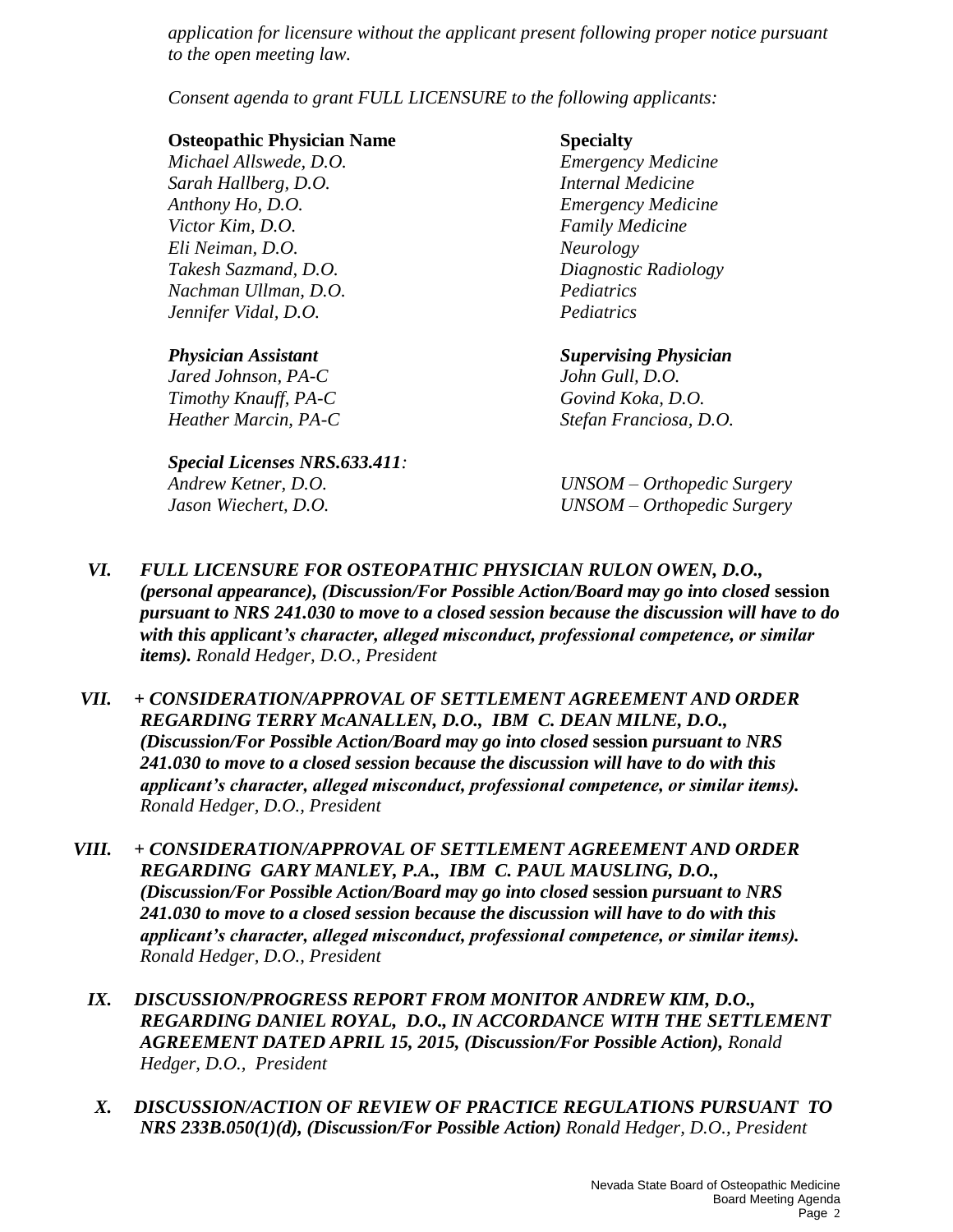- *XI. CONSIDERATION/APPROVAL OF FY2015-16 AUDIT AS REQUIRED PER NRS 218G.400, (Discussion/For Possible Action) Ronald Hedger, D.O.,*
- *XII. DISCUSSION OF POTENTIAL REGULATION TO COMPLY WITH THE INTERSTATE MEDICAL LICENSURE COMPACT, (Discussion/For Possible Action) Ronald Hedger, D.O., President*
- *XIII. DISCUSSION/ACTION OF 2017 MEETING DATES, (Discussion/For Possible Action), Ronald Hedger, D.O., President*
- *XIV. EXECUTIVE DIRECTOR'S REPORT*
	- *a. Financial*
	- *b. Licensing*
	- *c. IMLC update*
- *XV. LEGAL REPORT (Discussion/Action) by Louis Ling, Board Counsel and/or Sophia Long, Deputy Attorney General* 
	- *a. Presentation and Discussion Regarding Rules of Conduct of Board Meetings*

### *XVI. ITEMS FOR FUTURE DISCUSSION/ACTION/UPCOMING AGENDA*

*XVII. PRESIDENT Report on Board Business, Ronald Hedger, D.O., President*

### *XVIII. PUBLIC COMMENT*

*Prior to the commencement and conclusion of a contested case or a quasi-judicial proceeding that may affect the due process rights of an individual, the board may refuse to consider public comment. See NRS 233B.126.*

*Under the public comment item, members of the public may bring matters not appearing on this agenda to the attention of the Board. The Board may discuss but may not act on the matters at this meeting. A citizen may speak on a matter not on the posted Agenda after all matters listed on the posted Agenda have been acted upon by the Board, but only after receiving recognition and consent of the Chairman of the Board. If the Board desires, the matters may be placed on a future agenda for action.*

*In consideration of others, please avoid repetition and limit your public comments to no more than five (5) minutes. The Board may also allow public comment on specific agenda items as they are called, as well as during the Public Comment portion of the Board meeting.* 

*Pursuant to NRS 241.020 (6), please take notice: (1) Items on the agenda may be taken out of order; (2) Two or more agenda items may be combined for consideration; and (3) At any time, items on the agenda may be removed from the agenda or discussion of the items may be delayed.*

## *Notices posted at the following locations:*

*Grant Sawyer State Office Building, 555 E. Washington Avenue, Las Vegas, NV 89101 Office of the Nevada State Board of Osteopathic Medicine-Henderson Office of the Attorney General, 100 North Carson Street, Carson City, NV 89701 Clark County Library, 1401 E. Flamingo Rd., Las Vegas, NV 89119 Nevada State Board of Medical Examiners, 1105 Terminal Way, Suite 301; Reno, NV 89502 Nevada Public Notices Website-* [www.notice.nv.gov](http://www.notice.nv.gov/)